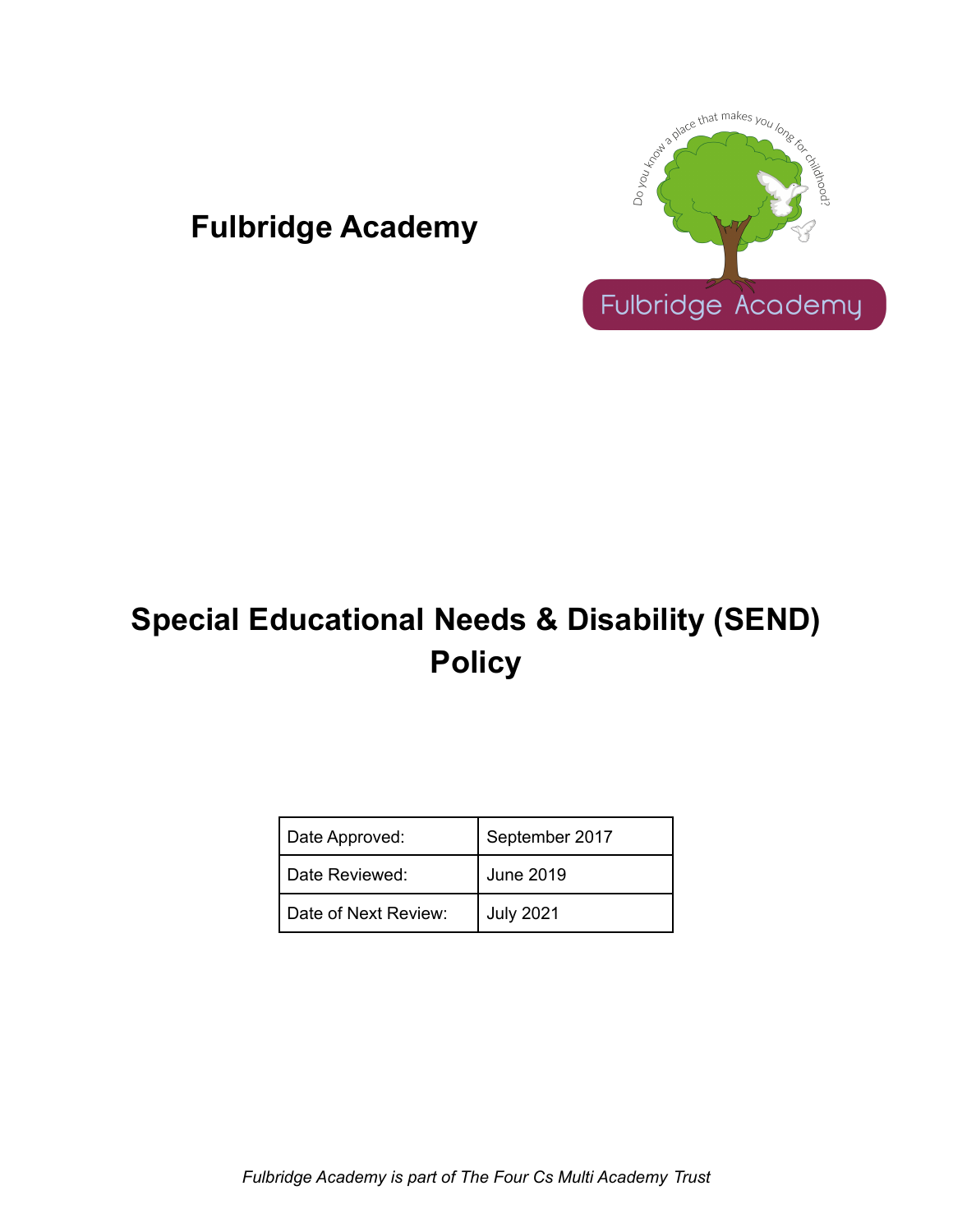# **CONTENTS**

- 1. INTRODUCTION
- 2. AIMS AND OBJECTIVES
- 3. RESPONSIBILITY FOR THE COORDINATION OF SEN PROVISION
- 4. ALLOCATION OF RESOURCES
- 5. IDENTIFICATION of SEN
	- Definition
	- Categories of Special Educational Need
	- The Graduated Approach
- 6. PROVISION
- 7. SUPPORTING PUPILS WITH MEDICAL CONDITIONS
- 8. CURRICULUM ACCESS and INCLUSION
- 9. STAFF TRAINING
- 10. ADMISSION ARRANGEMENTS
- 11. TRANSITION ARRANGEMENTS
- 12. LINKS WITH OTHER AGENCIES, ORGANISATIONS AND SUPPORT **SERVICES**
- 13. PARTNERSHIP WITH PARENTS
- 14. THE VOICE OF THE CHILD
- 15. SEN INFORMATION REPORT
- 16. LOCAL OFFER
- 17. COMPLAINTS PROCEDURE
- 18. MONITORING AND REVIEW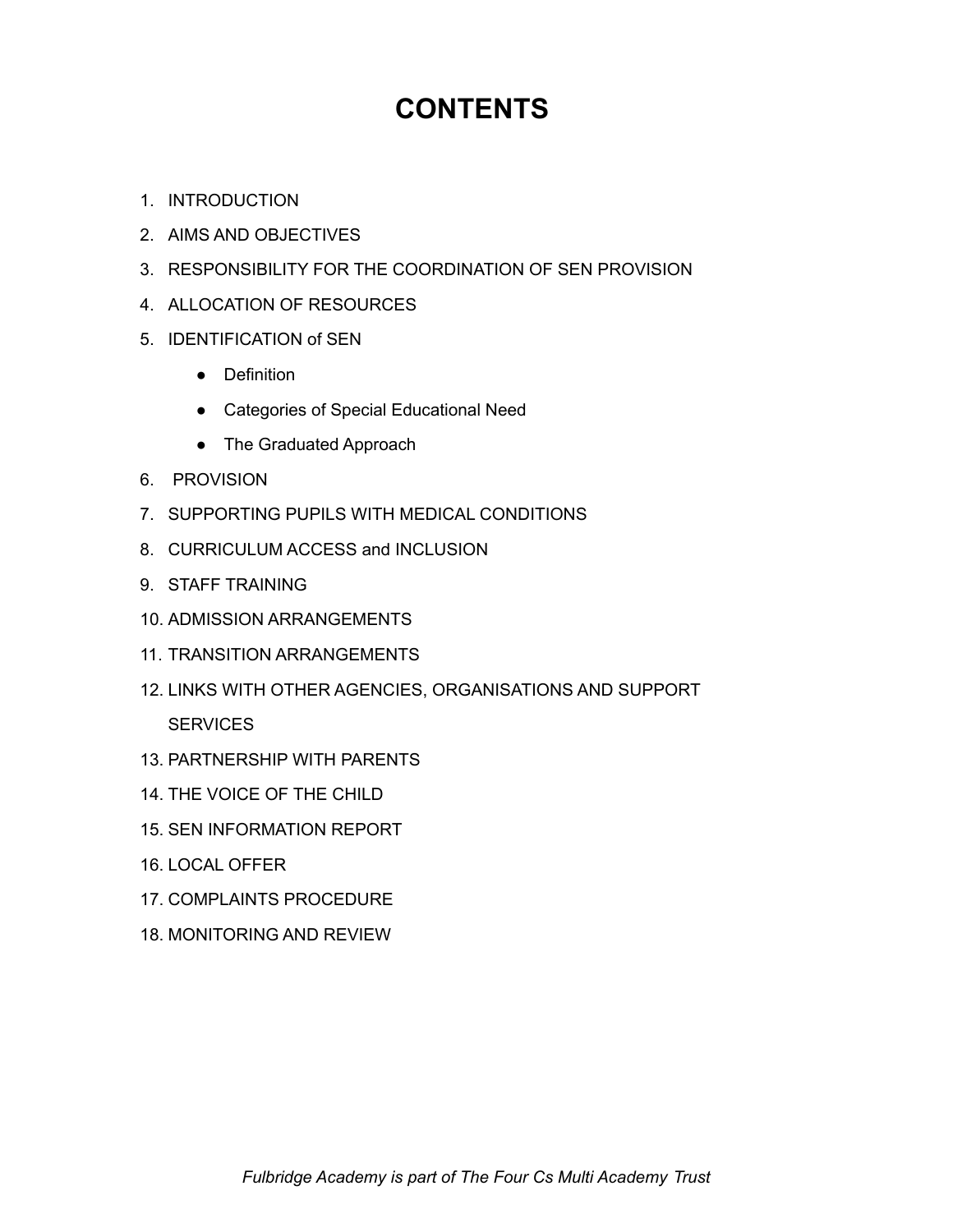# **1. INTRODUCTION**

Fulbridge Academy is an inclusive mainstream school. Our academy encourages exploration and creativity through an inspiring, broad, balanced and engaging curriculum where learning is at the heart of all that we do. Every teacher has a high regard for the progress and learning of all students within their classrooms, including those with SEND.

The Academy's commitment to inclusion and supporting children with SEND is in line with the school ethos and with current legislative requirements (SEND Code of Practice 2014, Equality Act 2010) and within the guidelines and inclusion policies of the Local Education Authority and other policies current within the school.

The Special Educational Needs and Disability Policy sits alongside and should be read in conjunction with other Academy policies.

This policy complies with the statutory requirement laid out in the SEND Code of Practice 0- 25 (July 2014) 3.65 and has been written with reference to the following guidance and documents: Equality Act 2010:advice for schools DFE Feb 2013

- SEND Code of Practice July 2014
- Schools SEN Information Report Regulations (2014)
- Statutory Guidance on Supporting pupils at school with medical conditions April 2014
- Safequarding Policy
- Teacher Standards 2012

# **2. AIMS AND OBJECTIVES**

#### **At Fulbridge Academy we aim to:**

- Provide every child with access to a broad and balanced curriculum in line with the SEND Code of practice.
- Raise the aspirations and expectations of all children with SEND.
- Promote independence, equality and consideration for others.
- Provide children with the skills and attributes necessary for adult life.

#### **Our Objectives:**

- To identify special educational needs at the earliest opportunity.
- To provide appropriate provision to ensure pupils with SEND have full access to the National Curriculum.
- Continuous monitoring of the progress of all pupils to aid the identification of SEND and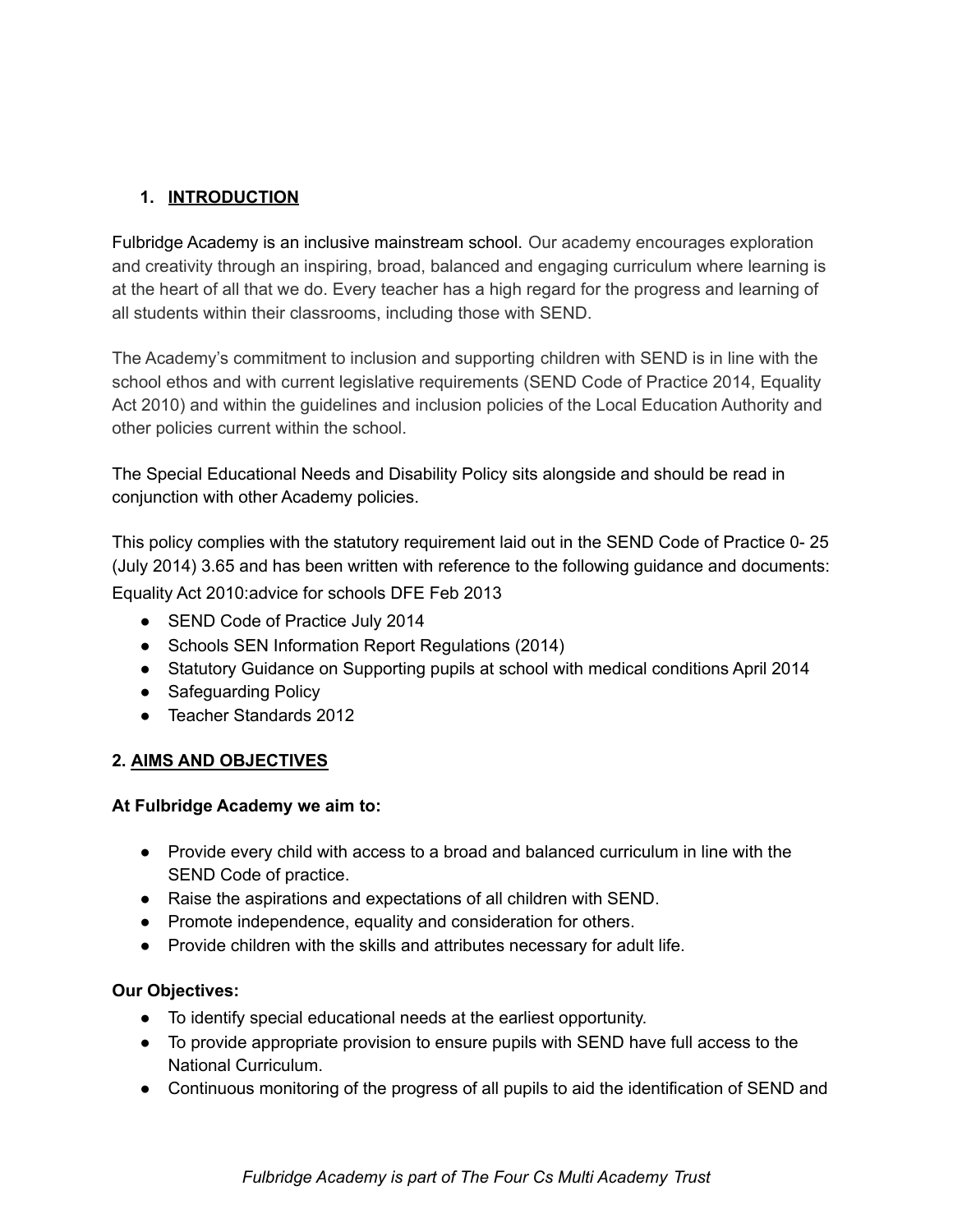ensure that all pupils with SEND reach their full potential.

- To have high expectations for all children and give every child the opportunity to experience success in their learning.
- To work in co-operation with the Local Authority and other outside agencies such as Health and Social Care, where appropriate, to support the needs of individual children.
- Involve and inform parents/carers about their child's progress and encourage them to work with us in supporting their child.
- Ensure that all staff have access to training and advice to support the individual needs of children and provide quality teaching and learning for all children.

# **3. RESPONSIBILITY FOR THE COORDINATION OF SEN PROVISION**

Everyone in the school community – governors, staff, pupils and parents – have a positive and active part to play in achieving the aims of our SEND policy.

The following people have particular responsibilities:

**Governors** It is the statutory duty of the governors to ensure that the academy follows its responsibilities to meet the needs of children with SEND in line with guidance from the Code of Practice 2014 The governors are responsible for monitoring the use of all resources allocated to the school for SEND, including those for children with an Educational Health and Care Plan. The Academy has a named Governor responsible for SEND.

**Principal** The Principal is responsible for overseeing the provision for children with SEN and informing the governing body of SEN provision within the academy.

**Class Teachers** Every Teacher is a teacher of SEND and where a child has been identified as having SEND, the class teacher will remain responsible and accountable for the progress and development of the pupil. They will continue to provide high quality teaching and learning opportunities that are differentiated to the needs of the individual pupil. Teachers work closely with teaching assistants to plan and provide the appropriate provision and support.

**SENCo (Special Educational Needs coordinator)** The Academy has an Inclusion Lead a SENCO, a SEND officer and an Inclusion officer as part of their Inclusion Team who oversee the day-to-day operation of the school's SEND policy and coordinate provision for children with SEND.

The Inclusion Team will:

- Maintain the school's special needs register.
- Assist with identifying children with special educational needs.
- Meet with parents/carers of pupils with SEND to ensure their involvement in the setting and reviewing of individual targets and provision for their child, including annual reviews for children with an Educational, Health and Care Plan.
- Promote a graduated approach to providing SEND support across the academy and liaise and advise other members of staff as necessary.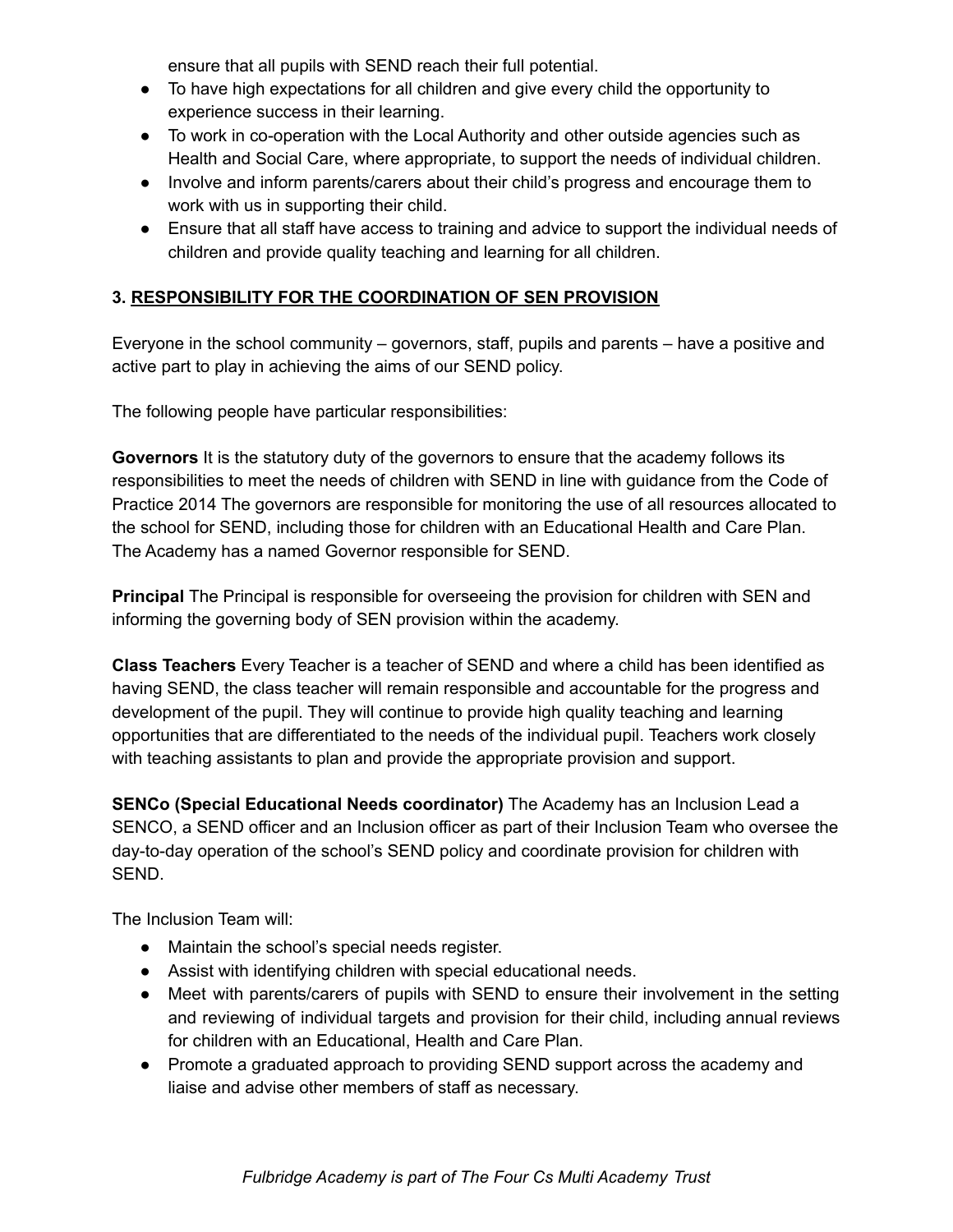- Ensure relevant and up-to-date information about all children with SEND and their requirements is accessible to staff to enable them to provide for their individual needs.
- Support the phase leader to discuss the individual needs of the child with teachers and monitor and review the progress of the child on a half-termly basis using the Assess, Plan, Do, Review process through Pupil Progress meetings.
- Oversee provision using pupil progress meeting recordings and regularly monitor and review the effectiveness of the provision in place.
- Advise on the deployment of the school's delegated budget and other resources to meet pupils' needs effectively.
- Consult with external agencies and appropriate professionals to ensure support is co-ordinated and targeted appropriately.
- Liaise with potential and next providers of education to ensure pupils with SEND and their parents are informed about options and a smooth transition is planned.

# **4. ALLOCATION OF RESOURCES**

All schools in Peterborough receive funding for pupils with SEN in three main ways:

- 1. The base budget (element 1 funding) covers teaching and curriculum expenses as well as the cost of the Inclusion Team.
- 2. The notional SEN budget (element 2 funding) covers the additional educational
- 3. support required.
- 4. Specific funds may be allocated to pupils with Education, Health and Care Plans.

Fulbridge Academy, as part of normal budget planning, has a strategic approach to using resources to support the progress of pupils with SEND. We provide additional support up to the nationally prescribed threshold per pupil per year. Where the cost of special educational provision required to meet the needs of an individual pupil exceeds this threshold, the school may apply to the Local Authority for higher needs funding or for an Education Health and Care Plan. The Principal will manage the funds allocated to meet the differing needs of the pupils within the academy and informs the Governing Body of how the funding allocated to support Special Educational Needs has been deployed.

#### **5. IDENTIFICATION of SEN**

#### **Definition**

High quality teaching that is differentiated and personalised will meet the individual needs of the majority of children however some children need educational provision that is additional and different to this. This is special educational provision under Section 21 of the Children and Families Act 2014.

A child has special educational needs if he or she has a learning difficulty or disability which calls for special educational provision to be made for him or her.

A child of compulsory school age has a learning difficulty or disability if she or he:

● Has a significantly greater difficulty in learning than the majority of others of the same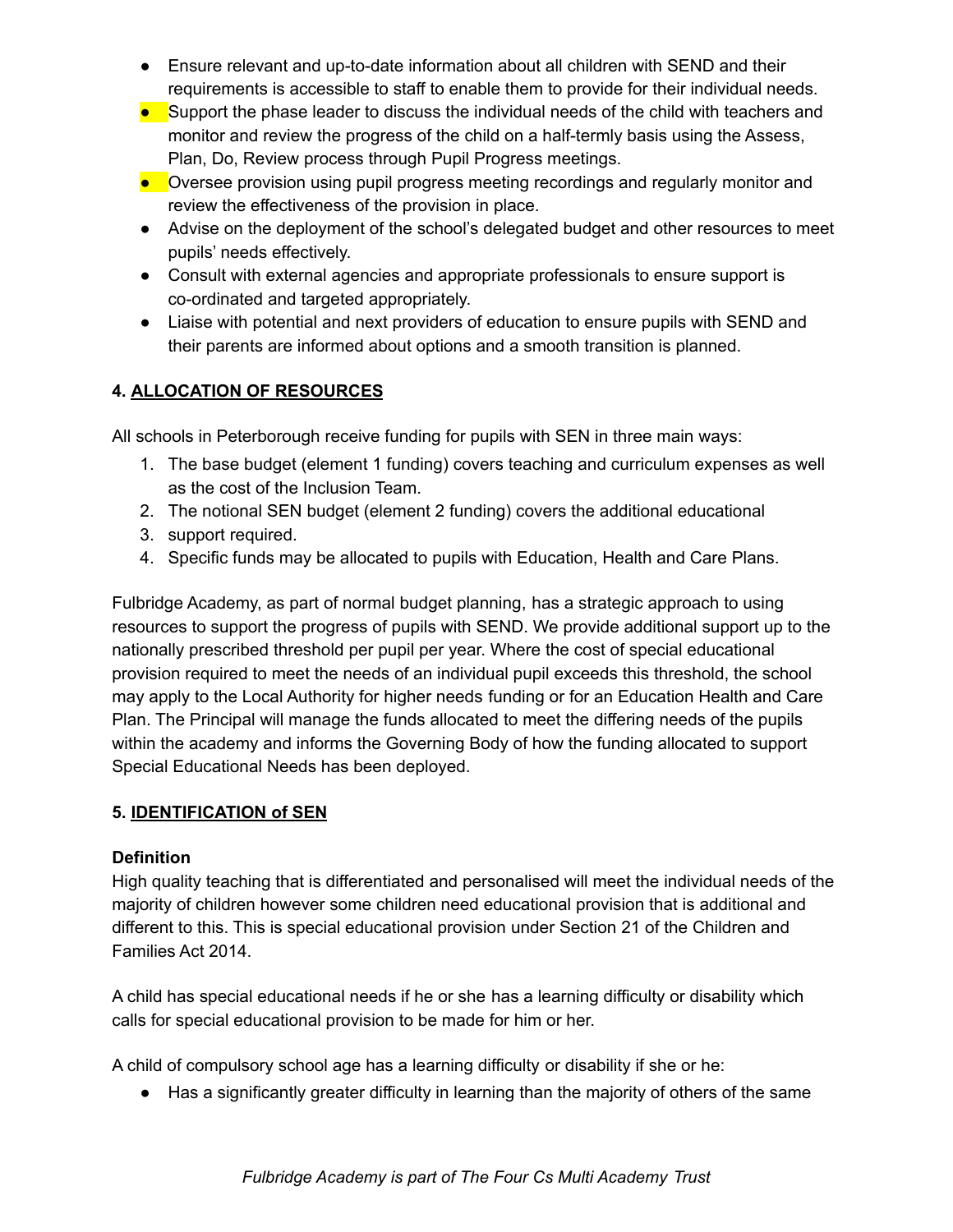age.

or

● Has a disability which prevents or hinders him or her from making use of educational facilities of a kind generally provided for others of the same age in mainstream schools *SEN Code of Practice (2014, P15)*

# **Categories of Special Educational Need**

The SEN code of practice (2014) suggests children's needs and requirements fall into the following areas:

- Communication and Interaction
- Cognition and Learning
- Social, emotional and mental health difficulties
- Sensory and/or physical

In practice, individual pupils may well have needs which span two or more areas. For example, a pupil with general learning difficulties may also have communication difficulties or a sensory impairment. The purpose of identification is not to fit a pupil into a category but to determine what action the academy needs to take. The academy will always inform and consult with parents if it is felt that a child may have a special educational need and before placing the child on the academy's SEND Register.

When identifying SEND the following criteria may be considered:

- A child's early history and/or parental concern
- A Low entry profile
- A Low Foundation Stage profile
- A pupil's lack of progress despite receiving a differentiated curriculum
- Low achievement in the National Curriculum i.e. significantly below the suggested level for their age
- Requiring specialist material/equipment or support for sensory/physical problems

#### **The Graduated Approach**

The academy follows a graduated approach to identifying SEN which is made up of three stages or waves.

#### **Wave 1**

The first wave of this approach is quality first teaching which all pupils at The Fulbridge Academy receive. The progress of all children is assessed at regular intervals as part of the academy's tracking process.

#### **Wave 2**

Where a child is not making the expected progress despite quality first teaching the child moves to Wave 2 of the graduated approach. The class teacher may decide to provide some targeted support for that child which they will record on a class provision map which is facilitated by a pupil progress meeting in collaboration with the phase leader using the Assess, Plan, Do, Review process. Other factors such as poor attendance, gaps in learning, or English as an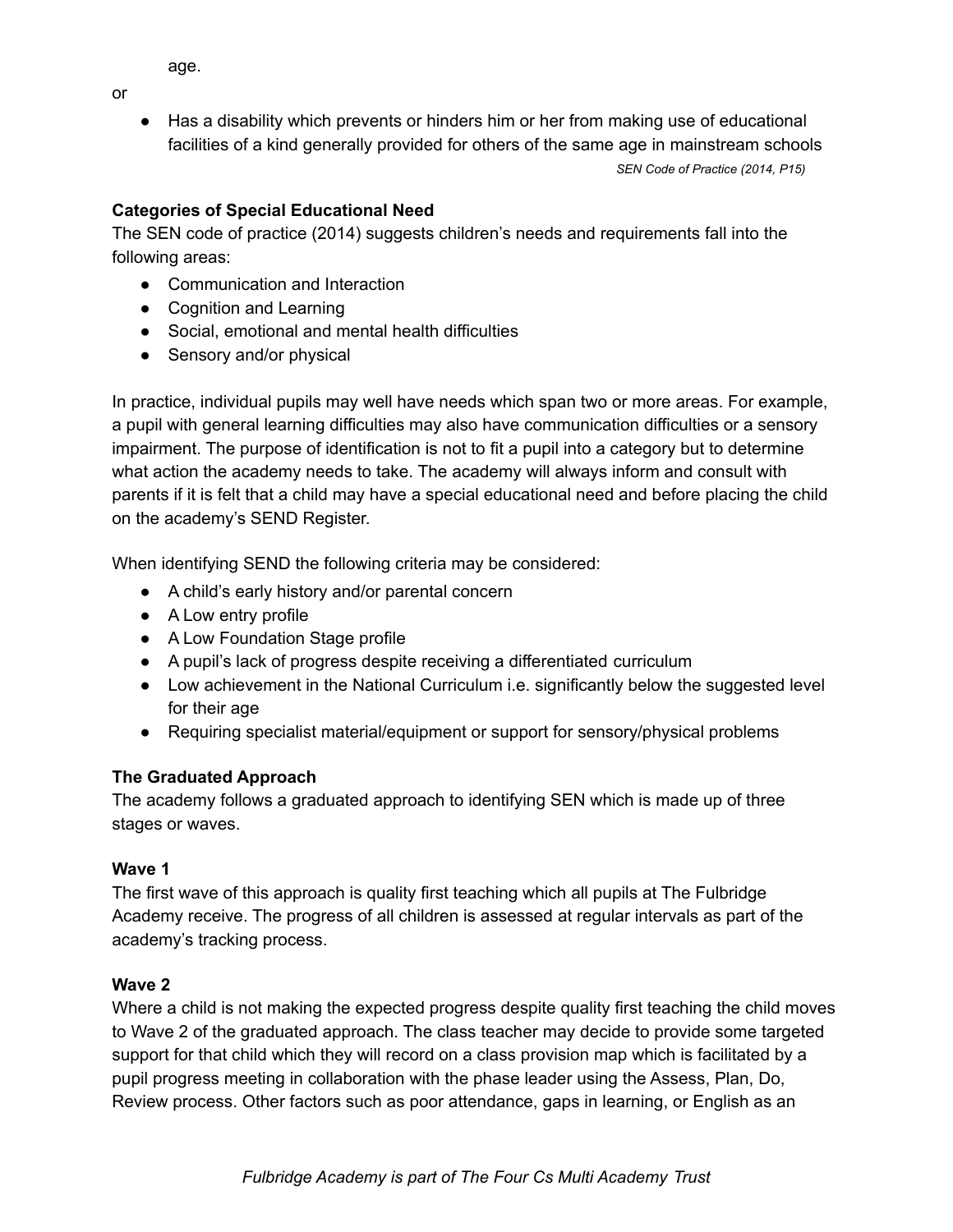additional language (EAL) may impact on a child's progress and attainment but do not mean the child has a special educational need. These can be identified and addressed at Wave 2. If, after a cycle of Assess, plan, do, review has been completed, pupils are still not making the expected progress the class teacher will seek further advice from the Inclusion Team. In deciding whether to make special educational provision, all the information gathered from within the academy about the pupil's progress, alongside national data and expectations of progress is considered. Where more specific assessment is deemed to be necessary, this will be carried out by the Inclusion Team, who may then involve other professionals from outside the school. The information gathering will include an early discussion with the pupils and their parents. Fulbridge Academy recognises that parents know their children best and ensure we listen to parental concerns about their child's development.

#### **Wave 3**

Wave 3 is when a child is identified as needing SEN support. The Inclusion Team and the class teacher, pupil, parents and external specialists where necessary consider a range of teaching approaches, appropriate equipment, strategies and provision to support the child's progress. Where necessary specific outcomes are agreed and recorded in an Individual Learning plan which is reviewed termly and the child is added to the academy SEND register. At Fulbridge Academy we can identify special educational needs, and make provision to meet those needs, but we cannot offer diagnoses. This must be carried out by a medical professional or Educational Psychologist.

#### **Wave 3+**

The majority of children with SEND will have their needs met through SEN support however, where a child is still not making expected progress, the academy and parents may consider requesting an Education, Health and Care assessment by the local authority. The LA will expect to see evidence of the action taken by the academy as part of SEN support. The purpose of an EHC plan is to ensure special educational provision that meets the specific needs of the child, to secure the best possible outcomes for them across education, health and social care and, as they get older, prepare them for adulthood.

# **6. PROVISION**

Children at Fulbridge with SEN make outstanding progress. This is a result of our high expectations and aspirations. We believe that all children learn best with the rest of their class. Our aim is for all children to be working independently, in class, to the best of their ability. At Fulbridge all classes have a member of support staff and possibly one other teaching assistant to support the class teacher and provide more individualised provision where necessary.

#### **7. SUPPORTING PUPILS WITH MEDICAL CONDITIONS**

The Academy recognises that pupils with medical conditions should be properly supported so that they have full access to education, including school trips and physical education. Some children with medical conditions may be disabled and where this is the case the school will comply with its duties under the Equality Act 2010. (see our MAT Medical Needs policy).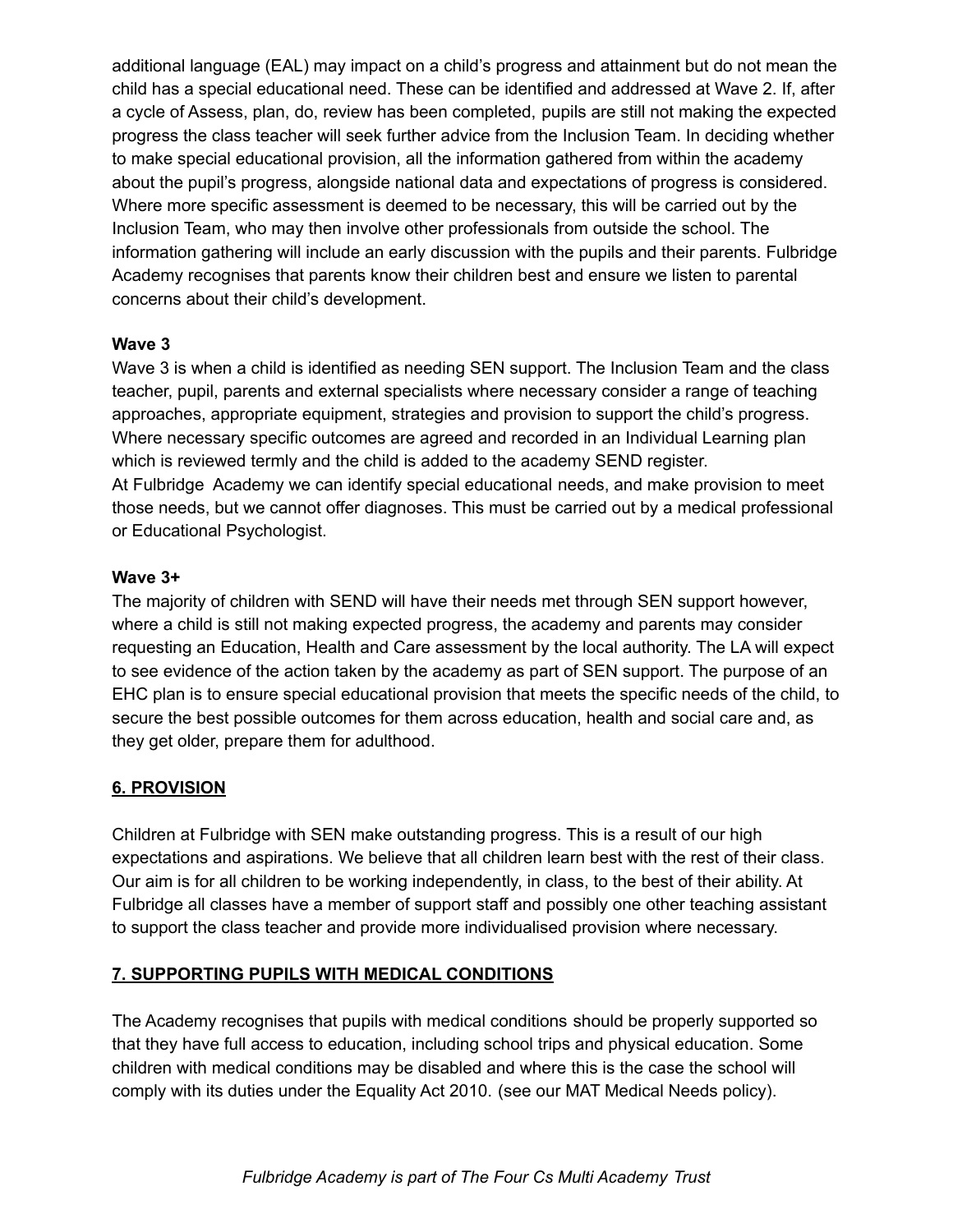All staff have responsibility for teaching children with learning difficulties/disabilities and should any specialist advice be required, this will be arranged. The academy has access for wheelchairs and suitable toilet facilities are available. Where a child has a disability the Inclusion Team and class teachers make sure that all adults are informed about effective management strategies and that other children are made aware as appropriate. Advice is sought from outside agencies on how best to provide for the child's needs and this advice is accessible to the adults working with the child through an individual healthcare plan. Arrangements are made to allow as much independence as possible, but with support available as and when necessary (see MAT Health and Safety Policy).

#### **8. CURRICULUM ACCESS and INCLUSION**

The curriculum is regularly reviewed by the Senior Leadership Team to ensure that it promotes the inclusion of all children. This includes learning outside the classroom and off site provision.

All of our children have equal access to before school, lunchtime and after school clubs which develop engagement with the wider curriculum. Where necessary, we make accommodation and adaptation to meet the physical and learning needs of our children.

Class trips are part of our curriculum and we aim for all children to benefit from them. No child is excluded from a trip because of SEN, disability or medical needs.

#### **9. STAFF TRAINING**

Staff training is undertaken in various aspects of SEND according to the needs of the children to ensure that the provision made and support given to pupils is appropriate and effective. The training needs of the staff including Teaching Assistants are reviewed as part of the CPD process in school.

Arrangements for the induction of NQTs and new staff to ensure their practice is in line with the Academy's SEN Policy are made.

The Inclusion Lead and SENCO will assist in the provision of training for teaching and non-teaching staff and are kept informed of local and national updates in SEND.

#### **10. ADMISSION ARRANGEMENTS**

As a fully inclusive academy all pupils are welcome, including those with special educational needs, in accordance with the Equality Act 2010 and the LA Admissions Policy. This includes children with any level of SEND and in line with the Education Act 1996, (Section 316), the school will admit a child with a statement or Education, Health and Care Plan subject to the wishes of their parent unless this is incompatible with the efficient education of other children, and there are no reasonable steps that can be taken to prevent the incompatibility.

All SEN paperwork should be passed to the Inclusion Team by the previous school or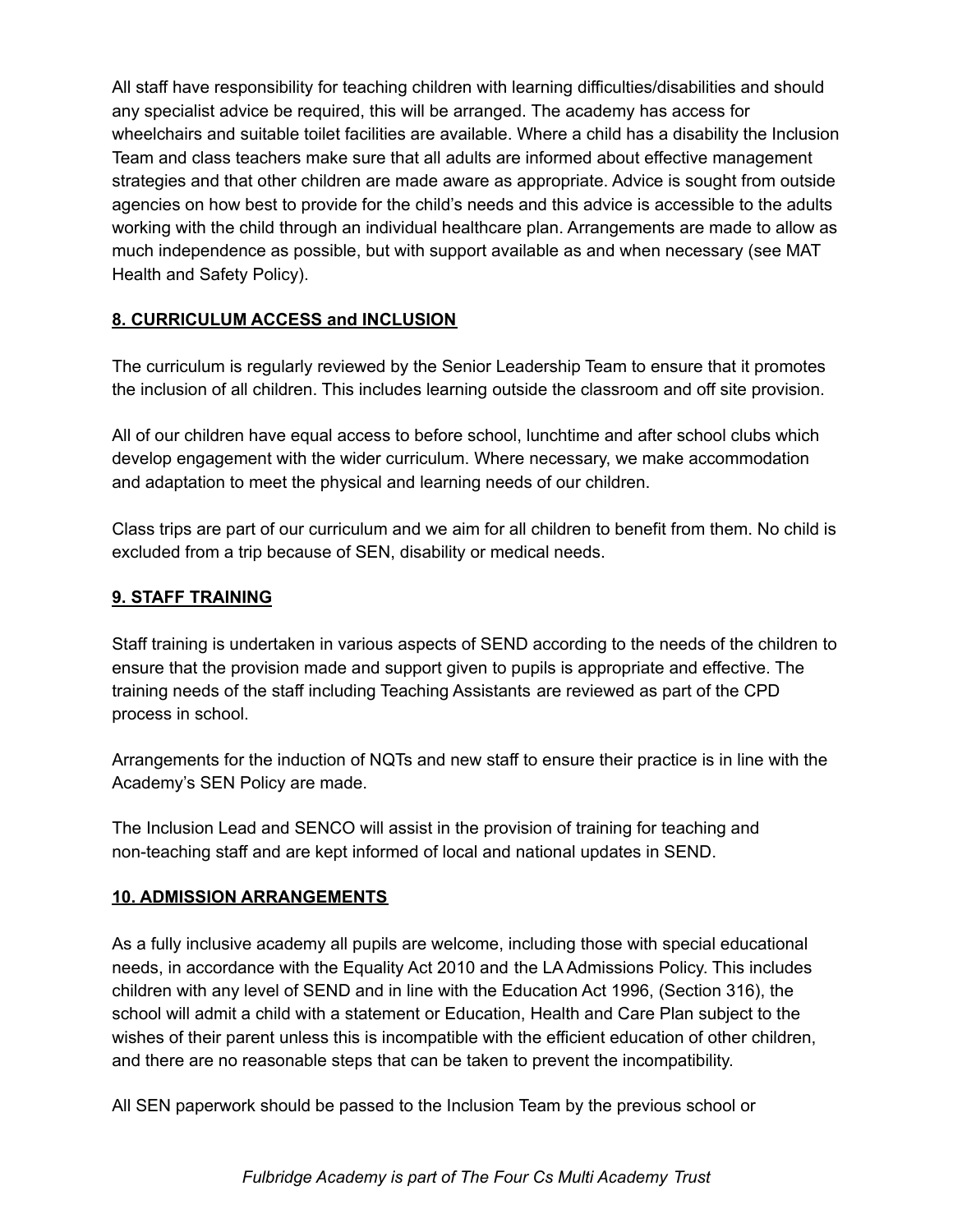setting/parents as soon as possible. If the child is making a transition from another school, a meeting may be set up between key staff from both settings, parents and external agencies where necessary to aid the smooth transition of the pupil, and discuss arrangements to be made as well as any other important information relating to that child's needs. Where face to face meetings are not possible, contact will be made using the telephone to ensure that there is a good understanding of what type of provision is required.

The academy will ensure that the necessary provisions and preparations are made prior (where possible) to the start of the child's school year. The child will be closely monitored from the start of the new school year to ensure that all the appropriate provisions are in place.

# **11. TRANSITION ARRANGEMENTS**

The Inclusion Lead, SENCo, class teachers and Principal liaise over the internal transfer of pupils with SEN. Placements are considered carefully in order to meet a child's particular needs, and pupils visit their new class before transfer. Year 6 children transferring to local Secondary Schools have the chance to visit the new school for a day. Representatives from the Secondary Schools visit to talk with the children. The Inclusion Team and Year 6 teachers liaise over the transfer procedure and when transfer is local, meetings are arranged between the appropriate staff. At all times of transition, SEN information is gathered together and records transferred to the new teacher or school. For pupils with Education, Health and Care Plans, the child's plan should be amended in the light of recommendations of the annual review by 15th February in the year of transfer to ensure that time is available to make necessary transfer arrangements re/needs and provision. The SENCo of the receiving school will be invited to the final annual review in primary schools of pupils with statements or Education, Health and Care Plans where the particular school has been named.

#### **12. LINKS WITH OTHER AGENCIES, ORGANISATIONS AND SUPPORT SERVICES**

The academy are able to call upon the expertise of a wide range of support services in Peterborough, such as Speech and Language Therapists, Educational Psychologists and Hearing Impaired Services. These support services can offer advice, support and training for SEND.

**Other Schools and Colleges**: We work closely with pre-school settings and other schools to ensure that transitions between schools are successful. Fulbridge also has good links with other schools across Peterborough and nationally.

**The Health Service and Social Care Service:** Some pupils with SEND have support from Health and/or Children's Social Care. Staff at Fulbridge liaise with professionals from the Health Service such as GP's, Paediatricians, Health Visitors and School Nurses to seek advice and support for these pupils. The Academy recognises that a collaborative approach is the most effective way of supporting pupils and so the advice of health professionals is implemented across the academy, including the drawing up of Health Care plans and staff ensure information on pupils' needs is shared amongst professionals. Health and Social Care professionals are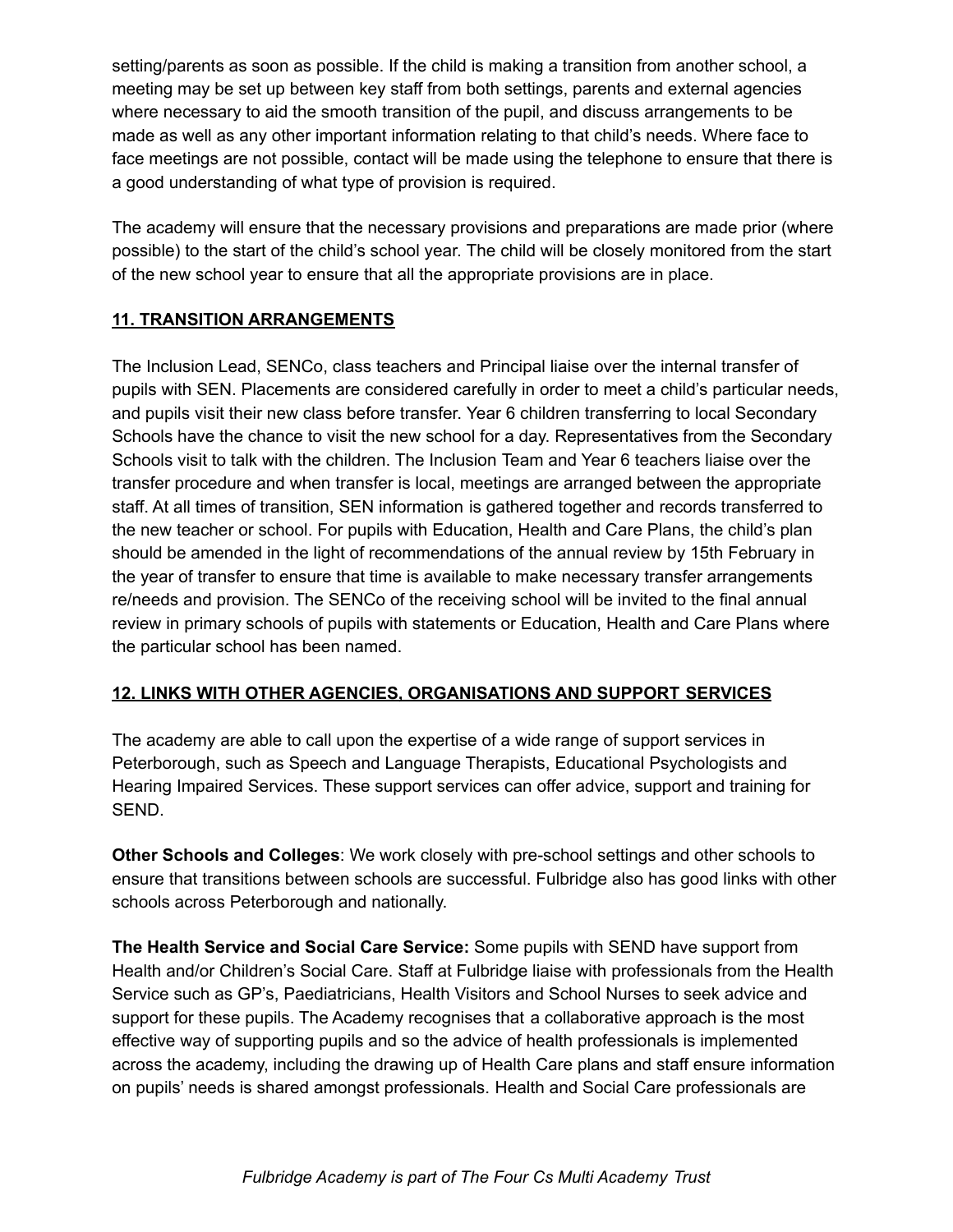involved in the reporting on pupils' needs and progress and in attending review meetings where appropriate.

# **13. PARTNERSHIP WITH PARENTS**

Fulbridge Academy believes that good communication between parents/guardians and staff is essential so parents can share their knowledge and expertise about their child. This is important in enabling children with special educational needs to achieve their potential. Parents are welcome to discuss any concerns about their child with the class teacher, at a mutually agreed time. There is opportunity for parents to discuss their child's needs, progress and strengths at Parents Evenings and Learning Plan Review meetings. Parents are involved in the initial identification of their child's needs and are part of the review process to monitor provision and progress. Where possible, parents are involved in strategies instigated, and we aim to support parents with their child's difficulties if necessary. Parents are consulted and permission sought before involving outside agencies in the assessment of a child's progress or behaviour. Information about Family Support Services such as Family Voice and other voluntary groups is available to parents as well as contact details for the LA Parent Partnership Services. Parents' views are sought when reviewing SEN provision and support in school through one to one meetings, small working groups or by questionnaires.

### **14. THE VOICE OF THE CHILD**

All children are encouraged to participate in discussions about their learning and to feel that their views are valued right from the start of their education. At Fulbridge we encourage pupils to participate in their learning by being present for at least part of review meetings, to share their wishes and feelings with families and staff. This is difficult for some children, so it is important to recognise success and achievements as part of the review process as well as addressing any difficulties. Pupils are encouraged to take part in the reviews and be part of the evaluation of their successes and needs.

Children's views are sought when reviewing SEN provision and support in school through one to one meetings, small working groups or by questionnaires.

#### **15. SEN INFORMATION REPORT**

Parents/carers can find more information on SEND on the Academy website including more detailed information about the Academy's arrangements for identifying, assessing and making provision for pupils with SEND.

http://www.fulbridgeacademy.co.uk/our-academy/our-policies/send-information

# **16. COMPLAINTS PROCEDURE**

The school works, wherever possible, in partnership with parents to ensure a collaborative approach to meeting pupils' needs.